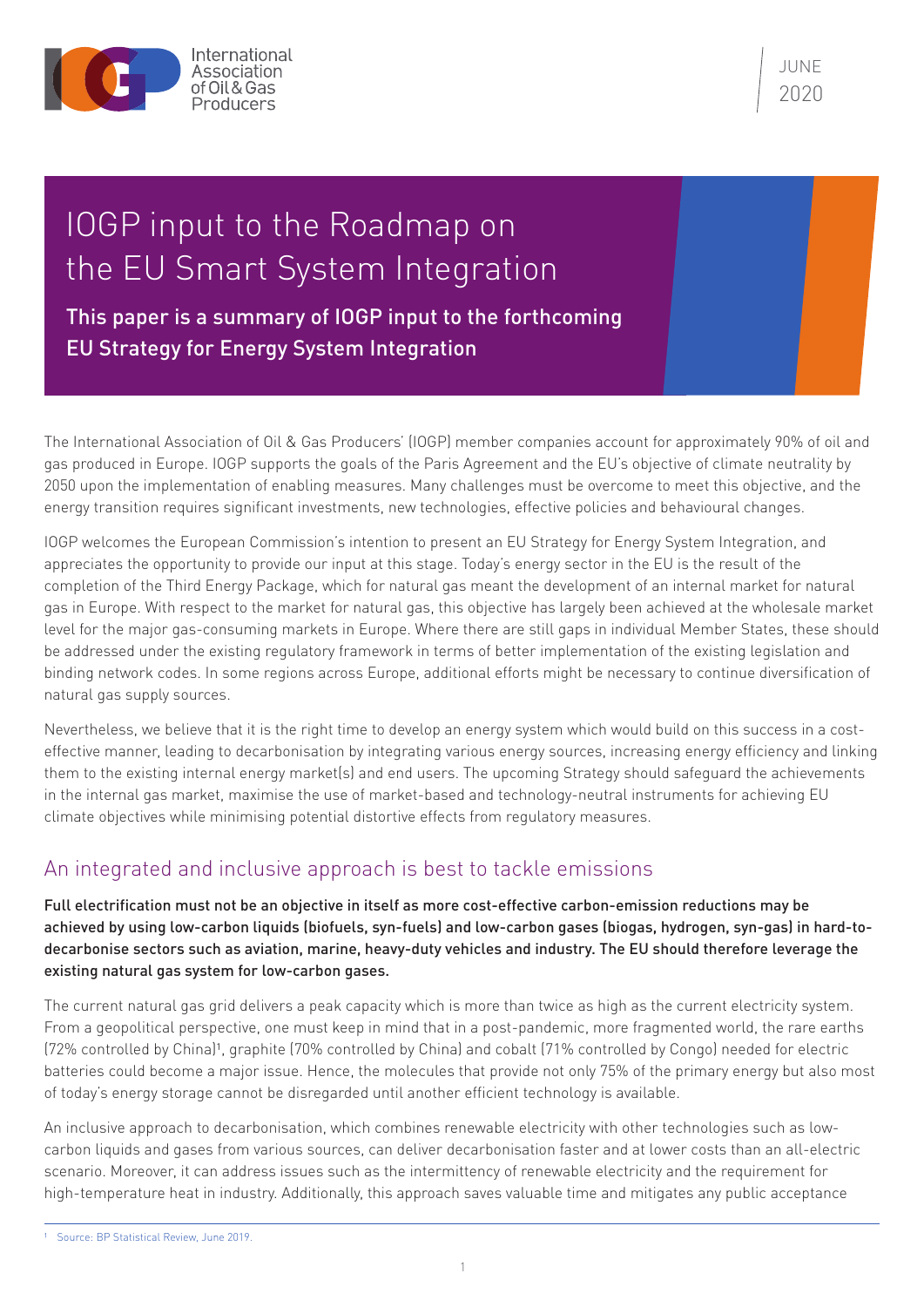challenges associated with the expanding power infrastructure and its corresponding environmental impacts. An energy transition, which is not 100% renewable-based, does not imply that carbon emissions cannot be net-zero, taking also into account negative emission options to offset very low residual carbon emissions, which all technologies have:

- Emissions from the power sector or industry can be captured, used, stored and removed from the air (Carbon Capture Utilisation and Storage (CCUS), direct air capture, etc.). Most of the carbon emission scenarios consistent with the Paris Agreement include Carbon Capture and Storage (CCS). These technologies complement the energy transition and mitigate climate change.
- The electric option is currently too immature for aviation and marine sector. Therefore, low-carbon liquid fuels (including biofuels) are an important option when high energy-density fuels are needed.

#### Creation of a more integrated energy system

IOGP supports the ongoing work by the European Network of Transmission System Operators for Electricity (ENTSOE) and -for Gas (ENTSOG) to continuously improve the coordinated network development planning through the Ten-Year Network Development Plan to better integrate gas and power systems and to drive cost-effective emissions reductions in the following ways:

- Through taking a holistic approach to the cost-efficient use and development of energy infrastructure, which has significant benefits because gas transmission is approximately 10–20 times more cost-efficient compared to the transport of electricity
- To better leverage the flexibility of gas storage; capacity of existing European facilities is 1,440 TWh, which is equivalent to about 20 billion Tesla 75D batteries<sup>2</sup>, and LNG supply is flexible and accounts for another 260 TWh of floating worldwide storage

When existing gas infrastructures can be (re)utilised, this further reduces the cost of decarbonisation and avoids stranding assets. Whilst storage and flexibility in the gas sector is less expensive than in the electricity sector, it still involves some additional cost. Network users in the gas sector pay for storage and flexibility through a combination of gas market prices and tariffs for transmission, distribution, storage and LNG services. Gas storage capacities could enable the expansion of power-to-gas technology while creating synergy between gas and electricity sectors. Power-to-gas applications may be potential long-term solutions to deal with excess renewable electricity while utilising the existing gas infrastructure. In the near term, flexible use of gas-fired power generation can provide cross-sectoral flexibility triggered either by (negative) price signals in the electricity market or by a capacity market for power generation. The same costs should apply to parties in the electricity sector that wish to use the gas system to store electricity via power-to-gas applications.

# The advantages of gas in the energy transition

#### The upcoming Strategy should support Member States in their decarbonisation efforts and recognise the crucial role of natural gas in transitioning to a lower carbon economy.

Natural gas already delivers home heating for more than 120 million European citizens<sup>3</sup> and its use can be further developed to deliver air quality benefits. Efficient gas boilers can replace old coal-based furnaces, leading to reductions in CO2, NOX, SOX and PM emissions. Moreover, in areas with no access to the national gas distribution network, liquefied natural gas (LNG) can be supplied to regasification stations that feed off-grid 'island' gas networks.

Natural gas (compressed natural gas (CNG) and LNG) can also contribute to the EU's efforts in reducing emissions from the transport sector. As for road transport, the use of natural gas (CNG/LNG) has some emissions advantages compared to diesel as it is inherently cleaner burning. Gas in the shipping industry is already meeting stringent emissions values set by the 2020 International Maritime Organization (IMO) regulations. Using LNG as a marine transport fuel can reduce SOx emissions by 100% $4$ , NOx by 80%–90% and CO<sub>2</sub> emissions by up to 21%.<sup>5</sup>

<sup>2</sup> <https://www.clingendaelenergy.com/files.cfm?event=files.download&ui=D8913D33-5254-00CF-FD03018BC5DD9343>

Gas already delivers home heating for more than 120 million European citizens: [https://gasnaturally.eu/wp-content/uploads/2018/04/gasnaturally\\_infographics\\_spreads\\_032.pdf](https://gasnaturally.eu/wp-content/uploads/2018/04/gasnaturally_infographics_spreads_032.pdf) See UMAS (2018), 'LNG as a marine fuel in the EU': <https://u-mas.co.uk/LinkClick.aspx?fileticket=yVGOF-ct68s%3D&portalid=0/>

<sup>5</sup> Jingjing Xu, David Testa & Proshanto K. Mukherjee (2015), 'The use of LNG as a marine fuel: The international regulatory framework', *Ocean Development & International Law*, 46:3, 225-240, DOI: 10.1080/00908320.2015.1054744; 'Life cycle GHG emission study on the use of LNG as marine fuel':<https://info.thinkstep.com/lng-ghg-study/>.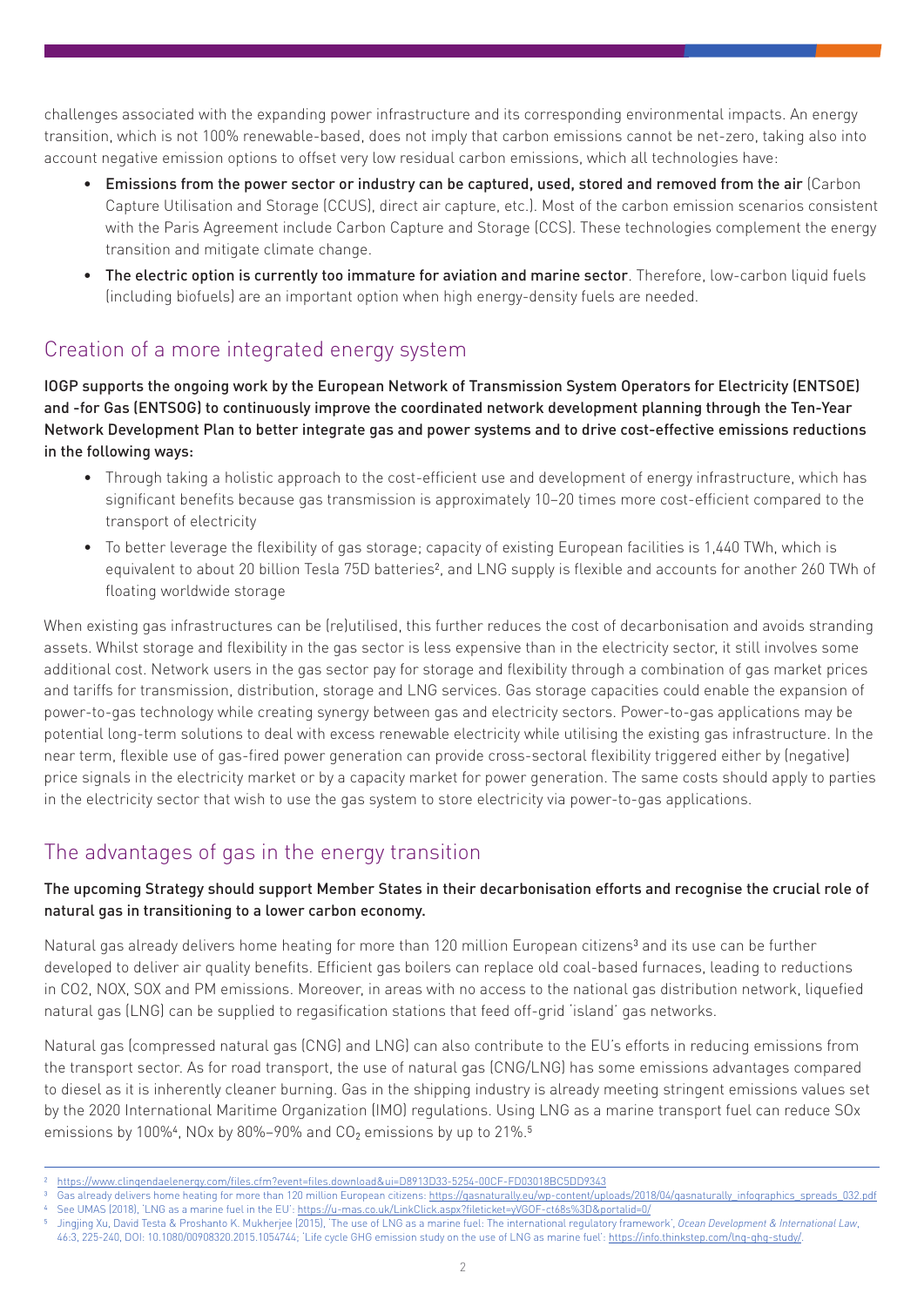In their National Energy and Climate Plans (NECPs), several Member States have announced the phase-out of coal from their energy mix, referring to a shift from coal to gas as one of the main solutions to reach their 2030 greenhouse gas (GHG) emission reduction targets<sup>6</sup>. In the short term, switching from coal to natural gas in power generation would significantly reduce up to 60% CO<sub>2</sub> emissions (in the power sector)<sup>7</sup>. Coal-to-gas switching has already helped to deliver significant reductions in EU GHG missions. Coal-to-renewables and coal-to-gas switching each contributed about half to the 24% reduction of coal in power generation in 2019 versus 2018 and were the main drivers behind the 120 MT CO2 savings in the EU power sector<sup>8</sup>. The EU should be pragmatic by allowing technology-neutral market mechanisms such as carbon pricing drive cost-efficient emission reductions from coal-to-gas switching in power generation. Natural gas can also be used as a backup fuel for renewable energy source generation by providing flexibility to balance the system and storage facilities. Furthermore, natural gas could be a technical enabler of deployment of low-carbon gases, i.e. biomethane, biogas, syn-gas and hydrogen. In this regard there is a need to create a sustainable and flexible framework and financing instruments for the development of the necessary infrastructure and technology.

### The role of low-carbon gases

IOGP supports the development of low-carbon gases, including gases from renewable and non-renewable sources. Because of this, any regulatory regime must recognise that Europe will continue to need a reliable market and infrastructure for the supply of natural gas for the foreseeable future to meet energy demand.

Trying to expand the use of low-carbon gases by setting targets for specific technologies (e.g. bio-methane, biogas, syn-gas, green hydrogen, blue hydrogen, etc.) would not promote the most cost-effective and sustainable solutions for meeting decarbonisation targets. Specific technology targets would ignore that each technology may have variable GHG intensity and costs which will not be monitored and stewarded. Furthermore, splitting the internal gas market into different products would damage the success of completing the EU gas market and reverse the gains made by EU citizens in terms of more efficient and cheaper energy supplies.

Renewable gases should be treated on a level playing field with other decarbonised gases. All low-carbon gases should be rewarded for their contribution to decarbonisation goals. Therefore, we support one standardised system for Guarantees of Origin and subsequent certification for renewable and non-renewable low-carbon gases, which include the GHG emissions remaining of the product based on a (standardised) life-cycle basis. Certified emission savings due to low-carbon gases could be recognised under the EU Emissions Trading System (ETS) as reductions of GHG emissions.

Such a technology-neutral approach will accelerate the deployment of low-carbon gases and deliver the most costeffective solutions for the decarbonisation of gas. This approach will also stimulate infrastructure and market development, as well as research and development to improve technologies. For this reason, all available technologies for the production of low-carbon gases should be encouraged to compete on a level playing field. Some of the new gases are already injected into the distribution grid, provided it complies with gas quality safety limits, and enjoy all the benefits of a functioning, liquid market in gas, reaching a multiple end users connected to the gas infrastructure. We support enabling consistent wholesale trading of the energy content of all gases that are physically injected and consumed between the transmissions and distribution grids or in dedicated hydrogen networks. This provides a level playing field between new gases injected in the Transmission System Operators (TSO) and Distribution System Operator (DSO) networks and further increases the market available for new gases.

The existing regulatory framework for gas has enabled the trade of gas separate from the physical molecules. Transmission of molecules is assigned to unbundled TSOs, and gas is traded separately—as energy—without tracking the molecules. This has opened the market to new participants and has increased market liquidity. The development of low-carbon gases can benefit from this successful experience by separating from the trade and the flow. Unbundling the emission would create a common market for GHG emission certificates from all low-carbon gases, which would enable consumers to set their own pace of decarbonisation without the need to be physically connected to a source of low-carbon gas, and should also help to leverage market efficiencies to significantly reduce costs of decarbonisation.

<https://gasnaturally.eu/wp-content/uploads/2018/12/long-term-vision-of-the-european-gas-industry.pdf.>

See IOGP analysis of NECPs: <https://www.oilandgaseurope.org/wp-content/uploads/2020/04/NECPs-Factsheet-v2.pdf>

<sup>8</sup> 2020 Agora/Sandbag report: [https://www.agora-energiewende.de/fileadmin2/Projekte/2019/Jahresauswertung\\_EU\\_2019/172\\_A-EW\\_EU-Annual-Report-2019\\_Web.pdf](https://www.agora-energiewende.de/fileadmin2/Projekte/2019/Jahresauswertung_EU_2019/172_A-EW_EU-Annual-Report-2019_Web.pdf)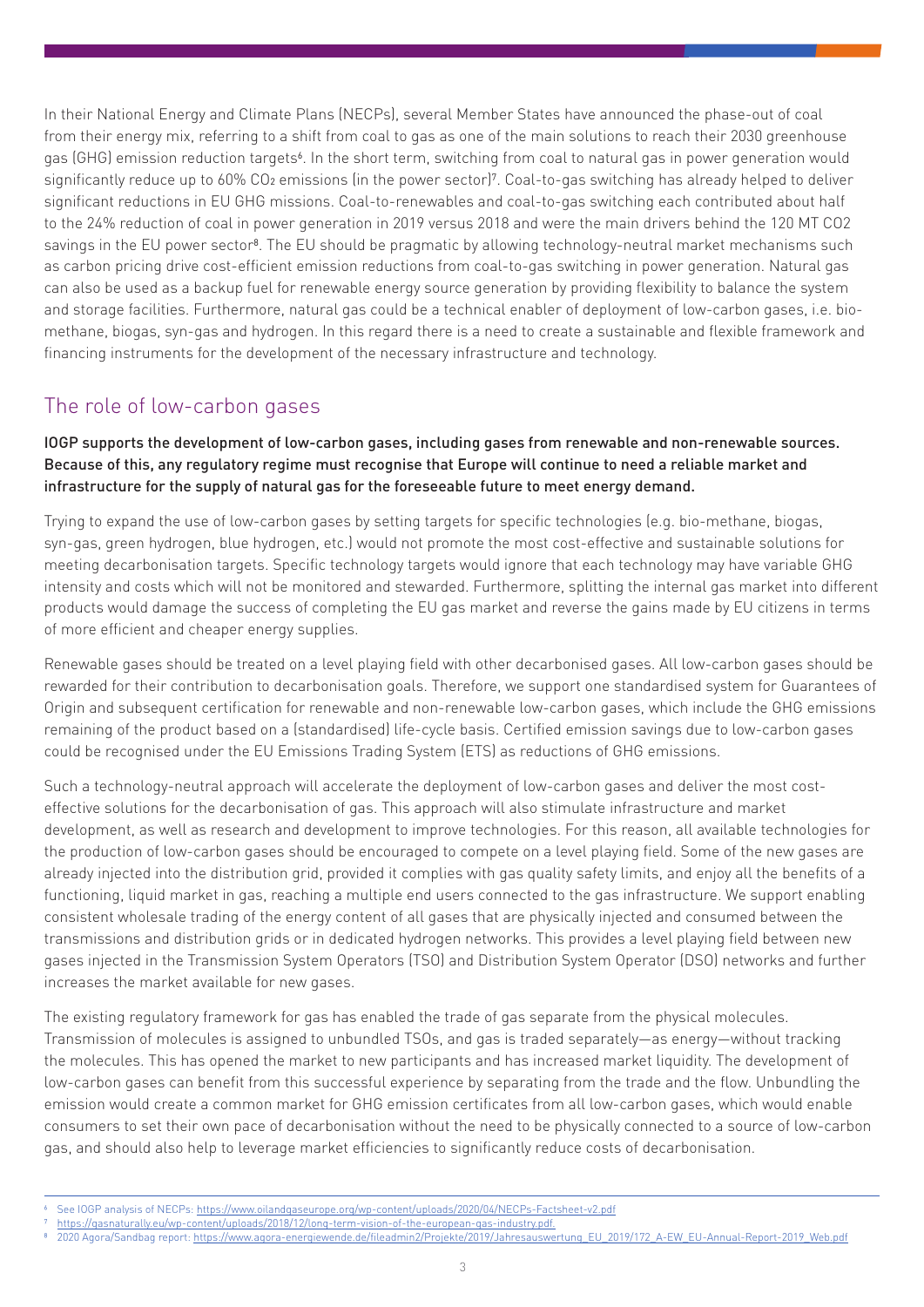#### The role of hydrogen

The upcoming Strategy should comprise all hydrogen production pathways, regardless of their 'colour'. What matters is the ability to cost-effectively reduce GHG emissions and contribute to reaching targets. We genuinely believe that hydrogen is the missing link which will enable energy sector integration while reducing emissions, in particular in hardto-abate.

The Green Deal and its roadmap clearly indicate that the transition to climate neutrality requires a smart and reliable infrastructure and stresses that priority areas include hydrogen, fuel cells and other alternative fuels; energy storage; and CCS and CCU. As IOGP, we welcome this EU commitment, which is also reflected in the NECPs in which 12 Member States foresee a role for CCS and 22 Member States foresee a role for hydrogen in meeting their decarbonisation objectives<sup>9</sup>.

In this context, with 17 industry actors from the oil and gas, gas transmission and hydrogen sectors, IOGP is participating in the 'Hydrogen for Europe' study. The aim is to assess how hydrogen can contribute to reaching climate neutrality in Europe and the milestones on the path to 2050. The pre-study is already publicly available.<sup>10</sup>

Today, hydrogen produced from natural gas delivers the lion's share of industrial hydrogen, while hydrogen from renewables is produced in smaller and more expensive volumes and is used primarily in pilot demonstration projects and for transport refuelling stations. Energy-intensive industries will require much larger volumes of hydrogen with a lower CO2 footprint than is currently produced.<sup>11</sup>

Europe will need hydrogen produced from natural gas with CCS and methane pyrolysis in addition to hydrogen produced from renewables to establish a hydrogen economy with competitive value chains. CCS in Europe could support the development of a hydrogen economy while providing up to 5.4 million jobs by 2050,<sup>12</sup> along with the retention of existing high-skilled jobs in Europe's energy-intensive industries.<sup>13</sup> These various types of hydrogen can complement each other in delivering the EU objective of carbon neutrality by 2050.

Hydrogen can be applied at an industrial scale today with proven technologies up to a 97% decarbonisation rate and therefore has a key role to play for the timely development of markets and infrastructure. According to the IEA Report on hydrogen, costs to produce hydrogen from natural gas with CCUS are way lower than those for hydrogen using renewable electricity and electrolysis of water14. While the costs of renewable hydrogen production can be expected to decrease with research, development and deployment and could become competitive with hydrogen from natural gas with CCUS over time, it will still be crucial to take into careful consideration the availability of renewable electricity for hydrogen production. This is particularly true in the 2030 time frame and given the envisaged expansion in demand for electricity for personal transport.

Any changes to the gas regulatory regime must recognise the development of hydrogen from reforming natural gas and pyrolysis as well as hydrogen from electrolysis. Given the complex and comprehensive nature of the challenge, at this stage, any attempt at picking winners within hydrogen-related technologies would be detrimental and counterproductive to the energy transition aims. Rapid deployment of a hydrogen market and infrastructure at scale based on natural gas can also facilitate and support the development of hydrogen-related technologies such as power-to-gas technology and the production of synthetic methane. Larger amounts of hydrogen from electrolysis can enable electricity storage using the gas infrastructure (including storage).

[https://www.iea.org/reports/the-future-of-hydrogen/.](https://www.iea.org/reports/the-future-of-hydrogen/)

See IOGP (April 2020) assessment of NECPs: <https://www.oilandgaseurope.org/wp-content/uploads/2020/04/NECPs-Factsheet-v2.pdf>.

<sup>10</sup> IFPEN & SINTEF (2019) 'Hydrogen for Europe' pre-study: [https://www.sintef.no/globalassets/sintef-energi/hydrogen-for-europe/hydrogen-for-europe-pre-study-report](https://www.sintef.no/globalassets/sintef-energi/hydrogen-for-europe/hydrogen-for-europe-pre-study-report-version-4_med-omslag-2019-08-23.pdf.)[version-4\\_med-omslag-2019-08-23.pdf.](https://www.sintef.no/globalassets/sintef-energi/hydrogen-for-europe/hydrogen-for-europe-pre-study-report-version-4_med-omslag-2019-08-23.pdf.)

<sup>11</sup> See the High-Level Group on Energy Intensive Industries (2019), 'Masterplan for a competitive transformation of EU energy intensive industries enabling a climate-neutral, circular economy by 2050':<https://ec.europa.eu/docsroom/documents/38403/>.

<sup>&</sup>lt;sup>12</sup> FCH JU (2019), 'Hydrogen roadmap Europe: [https://www.fch.europa.eu/sites/default/files/Hydrogen%20Roadmap%20Europe\\_Report.pdf.](https://www.fch.europa.eu/sites/default/files/Hydrogen%20Roadmap%20Europe_Report.pdf)

<sup>&</sup>lt;sup>13</sup> High-Level Group on Energy-Intensive Industries (2019), Masterplan for a competitive transformation of EU energy-intensive industries enabling a climate-neutral circular economy by 2050: <https://ec.europa.eu/docsroom/documents/38403/>.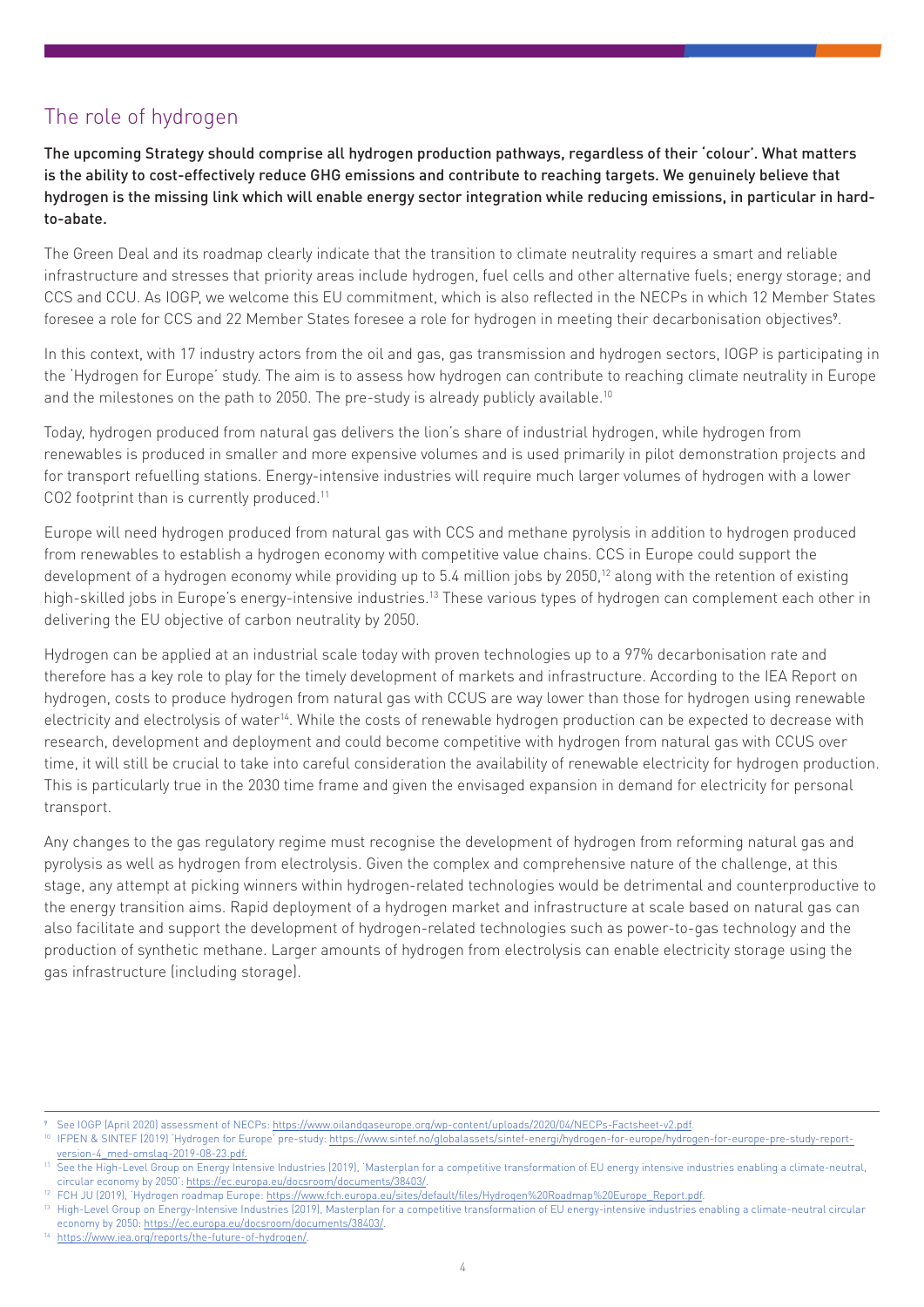#### Institutional framework to mirror electricity market design

The regulatory framework for electricity and natural gas has been well aligned up to the adoption of the revised Electricity Directive and Regulation in 2019, taking into account that there are structural differences between gas and power markets in particular with respect to supply and storage of energy and cross-border transmission. IOGP agrees that certain features of the 2019 power market reform should be considered for mirroring to the gas markets where this has tangible benefits.

Cross-border flows of gas are already much higher in terms of energy than cross-border flows of electricity. Furthermore, the cooperation between TSOs for gas has been strengthened by the network code on interoperability and data exchange. Hence, we see no merit for additional legal instruments to strengthen regional cooperation between TSOs. Although provisions for inter-TSO compensation are not included in the existing gas regulation, this has not prevented inter-TSO compensation mechanisms for gas being developed where this has been agreed on a bilateral basis between the relevant TSOs and National Regulatory Authorities (NRA) in the context of mergers of market areas. Areas where we could see added value of mirroring include the following:

- Clear commitment to the internal market and market-based mechanisms: The recasting of the electricity Regulation 2019/943 makes an unequivocal statement that 'prices shall be formed on the basis of demand and supply' and that 'market rules shall encourage free price formation' (Article 3). Similarly, the legislation underlines the need for market participants to be 'balance responsible' and financially responsible for imbalances (Article 5). Although these principles are already implied by, for example, the gas network codes, any redrafting of the gas Regulation could usefully reinforce these in a similar way for the gas market, including for future lowcarbon gaseous fuels.
- Retail market liberalisation: The Third Energy Package has been instrumental in establishing functioning gas markets at the wholesale level, but this does not automatically benefit retail markets. The 2019 revisions of the power market aim to better link wholesale and retail markets, and further measures with respect to retail gas market liberalisation would better enable EU citizens to share in the benefits of a competitive wholesale gas market. In addition, an open retail market would also support a functioning wholesale market. EU citizens should have access to the uninterrupted supply of gas at competitive, market-based prices with the freedom to select their supplier of choice. Similar to the provisions in the revised Electricity Directive, Member States should phase out end-user price regulation for gas and use other means, such as social policy, for the protection of energy poor and vulnerable household customers.
- Basic contractual rights for consumers applying equally for the supply of gas as well as for electricity: The same applies to bills and billing information and the right to switch suppliers. However, some of the consumer rights are specific to the electricity market and not relevant to natural gas, such as provisions about active customers that generate, store, consume and sell self-generated electricity. In addition, the provisions that entitle final customers to a dynamic price contract do not make a lot of sense for gas which does not have the same granularity of prices during the day. Smart metering is another area where applications differ between electricity and gas, although there are some common benefits, such as improved consumption monitoring and easier switching of suppliers. IOGP believes that only those provisions should be mirrored, which have tangible benefits for gas consumers.
- **Mirroring ENTSO duties:** We see merit in mirroring the provisions on the duties of the ENTSO to act independently and to provide transparency on decisions. We noted the changes to the procedure for the development of electricity network codes, which more closely involve stakeholders. With respect to the development of network codes for gas, ENTSOG has from the start applied an open and transparent process with extensive stakeholder involvement and consultation. We believe ENTSOG has set a high standard for stakeholder consultation which we support very much.
- More emphasis on obligations of national regulators: We support mirroring the provisions that put more emphasis on the obligation of national regulators to cooperate with neighbouring regulators and with the Agency for the Cooperation of Energy Regulators (ACER). The role of the Agency has recently been reinforced with the recast of the ACER Regulation. ACER should focus on further improving the coordination and cooperation between NRAs and make recommendations to assist NRAs in sharing good practices.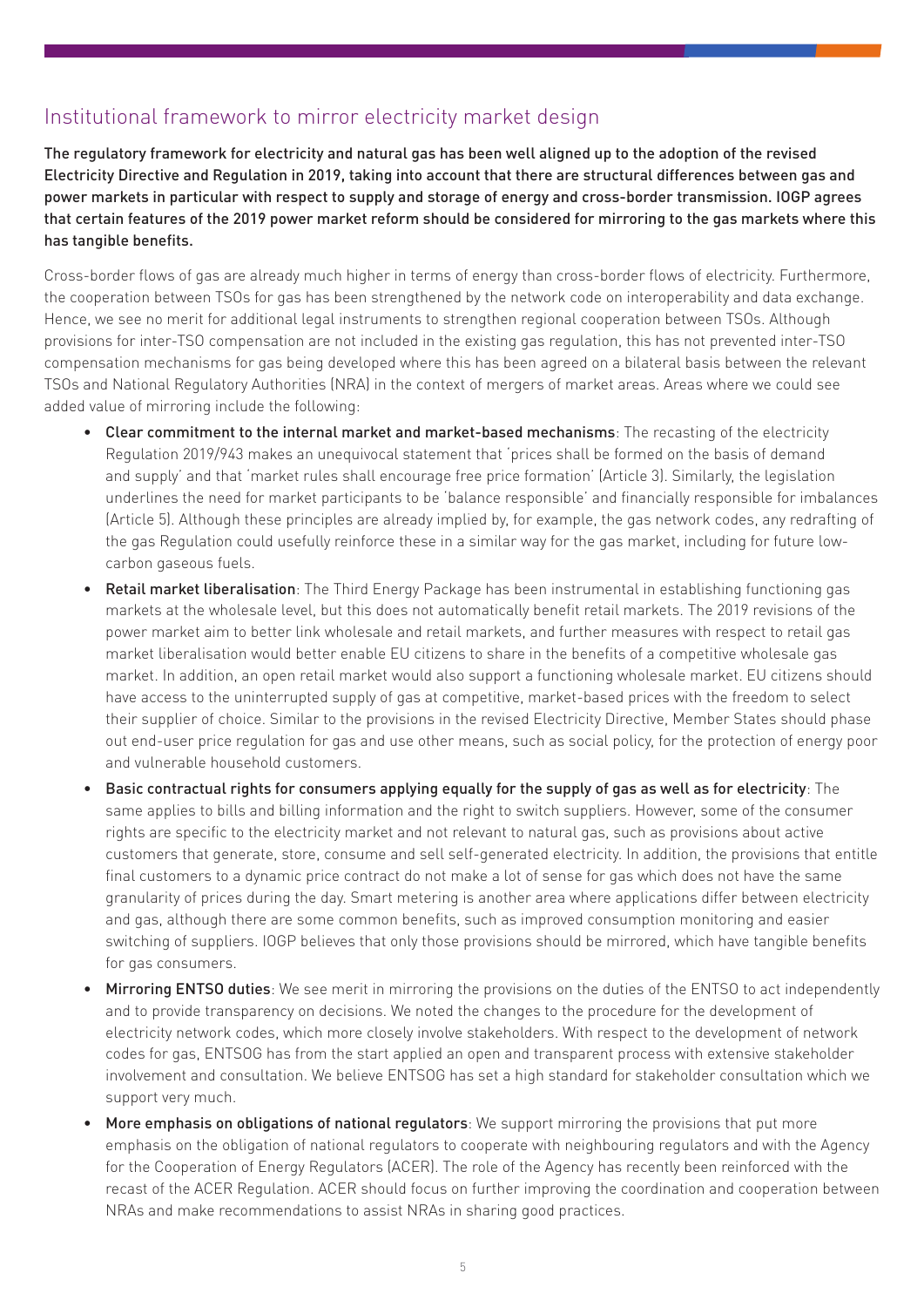#### Some concrete projects

We agree with the Intergovernmental Panel on Climate Change (IPCC), the International Energy Agency (IEA), the European Commission and many others that CCUS is a key technology for the decarbonisation of Europe. The current suite of carbon CCS projects in development aims to capture emissions from industrial clusters where different industries may share a transport and storage infrastructure, allowing for meaningful cost reductions and for cross-sectorial and crossborder industrial systems to develop. Coupled with a hydrogen infrastructure, CCS can also support delivering low-carbon hydrogen across the European economy.

H21 North of England Report<sup>15</sup>: As a concrete project for an integrated energy system, the North of England project is a detailed analysis of hydrogen production and distribution in Northern England for heating purposes.

Clean Gas Project/Net Zero Teesside<sup>16</sup>: Net Zero Teesside is a CCUS project based in North East England. In partnership with local industry and with committed, world-class partners, it aims to decarbonise a cluster of carbon-intensive businesses by as early as 2030. Each year, the project plans to capture CO2 emissions equivalent to the annual energy use of up to 1 million homes.

Northern Lights and the Norwegian Full-Scale CCS project<sup>17</sup>: The Northern Lights project is designed to constitute a shipbased, open-source European CO2 transport and storage network. By recovering CO2 emissions from European industries, the project is looking to achieve economies of scale and lower costs, while also making a larger-scale contribution to reducing CO2 emissions. Due to its pan-European approach, the project will facilitate the establishment of horizontal industry-wide standards to promote the interoperability of the CO2 ships and storage sites. The CO2 shipping component of this project first received Project of Common Interest (PCI) status in 2017. Equinor, Total and Shell are responsible for the transport and storage parts of the project. Northern Lights submitted on 15 May 2020 the plan for development and operation for the first CO2 storage and aim at final investment decisions later in 2020 for a start-up in 2024. The Norwegian Full-Scale CCS project, of which Northern Lights is the transport and storage part, aims to become the world´s first CCS project receiving CO2 from several industrial sources.

The Rotterdam CCUS project Porthos<sup>18</sup>: The CCUS project Porthos (Gasunie, EBN, & Port of Rotterdam Authority) aims at collecting the CO2 from multiple industrial installations in the port area and transporting it in an open-access, public pipeline for offshore storage to a depleted gas field 25 km from the coast at a depth of around 3 km. In December 2019, Porthos signed an agreement with ExxonMobil, Shell, Air Liquide and Air Products to work on capture, transport and storage of CO2. The capture is to take place at the companies' refineries and hydrogen production sites in Rotterdam. The project was awarded CEF funding in January 2019 and has enjoyed the status of PCI since 2017. Finally, the Dutch government has put in place a financing scheme, SDE++, which is a kind of contract for differences between the current ETS price and the needed CO2 price to make the project economically viable.

[https://northernlightsccs.com/en/about/.](https://northernlightsccs.com/en/about/)

<https://www.h21.green.>

<sup>16</sup> <https://oilandgasclimateinitiative.com/clean-gas-project/; https://netzerotees.wpengine.com>.

https://www.rotterdamccus.nl/en/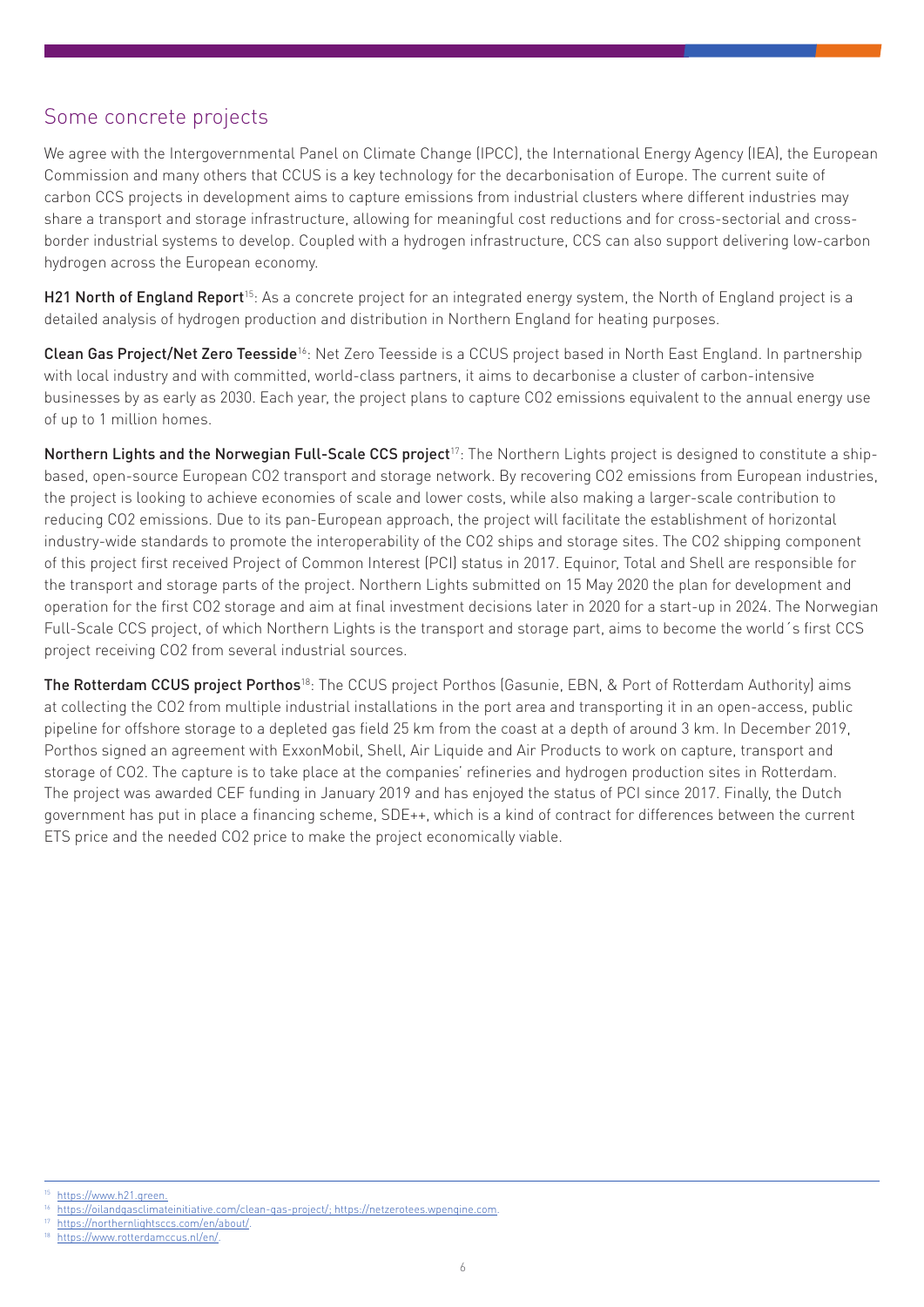#### IOGP policy recommendations

Facilitating exchange of views: IOGP is in favour of using existing and future platforms (the establishment of the CCS Forum could be considered) to share experiences and best practises and to further contribute to the definition of an integrated energy system. Our industry is ready to contribute and participate in identifying technology needs, investment opportunities, innovative business models and regulatory barriers and enablers. In this context, we welcome the Commission's proposal to establish a European Clean Hydrogen Alliance as part of the EU Industrial Strategy as well as the European Clean Hydrogen Partnership as part of Horizon Europe. Such platforms should encompass all clean hydrogen production technologies needed to achieve deep decarbonisation, including the production of hydrogen from natural gas in combination with CCS or pyrolysis technologies. We encourage the Commission to create working groups on CCS under these initiatives.

Innovation and support schemes: The European Commission and Member States should expand research, development and innovation programmes for all promising low-carbon, pre-commercial breakthrough technologies and projects to establish an economy of scale such as natural gas-to-hydrogen with CCS, CCU, power-to-gas and low-carbon liquid fuels. In the review of the State Aid Environmental Protection and Energy, it is important to reflect on, inter alia, provisions enabling integration of CCUS and hydrogen into the EU energy system and a suitable scope for Member States to support development of these sectors using state resources. Proper configuration of the integrated energy sector will require expansion and refurbishment investments in terms of the existing gas grid as well. In this respect, we recommend a coherent approach in relation to the available EU financing instruments to tackle the cost-effectiveness aspect of energy sector integration. TSOs and DSOs should be enabled to undertake a reasonable level of R&D activities and pilot projects as part of their regulated activities, without compromising the general unbundling principles. This could include projects for transmission and distribution of hydrogen/natural gas blends and CO2 pipeline transport projects linked to CCUS initiatives. Where the EU provides funding for network-related R&D and pilot projects to reduce CO2 emissions, we believe the mechanisms should not discriminate between sectors and technologies. This ensures that the most cost-effective measures are developed and that public money is spent wisely, a factor which is even more important given the COVIDrelated economic downturn. R&D support should provide the opportunity for multiple technologies to develop their potential towards decarbonisation. Initial EU support could reduce the lead time for new low-carbon technologies.

Gas quality: The EU should leverage the existing natural gas system. IOGP supports the work undertaken by CEN on gas quality to define an acceptable Wobbe Index range for H-gas. We welcome the suggestion by CEN of a wider range at EU entry points and a classification system for exit points to gas consumers; however, the currently discussed range is still too restrictive for certain domestic gas fields. Gas quality ranges should both increase the diversity of the upstream supply of gas and provide the vast majority of gas consumers—those connected to exit points with a specified class—with a predictable and stable gas quality. This should be supplemented with tailor-made solutions for extended class exit points. It is important to maintain the capacity of the transportation system to blend and commingle gas of different sources by avoiding undue quality restrictions at system entry points; this is especially important in regions where gas supply is not sufficiently diversified, and indigenous gas production is a critical contributor to supply security. This should also allow renewable and low-carbon gas to enter the system. Setting a minimum tolerance level for hydrogen that should be agreed on in Interconnection Agreements between relevant TSO will be helpful to enable cross-border transport.

Development of low-carbon gases: The current regulatory framework for natural gas does not constitute a barrier but rather can be used as an enabler for low-carbon gases. The development of low-carbon gases would benefit when all gases would be traded with natural gas in a single market. IOGP also supports one standardised system for Guarantees of Origin and subsequent certification for renewable and non-renewable low-carbon gases, which include the GHG emissions remaining of the product based on a (standardised) life-cycle basis. Certified emission savings due to low-carbon gases could be recognised under the EU Emissions Trading System (ETS) as reductions of GHG emissions. On the other hand, setting targets for specific technologies would not promote the most cost-effective and sustainable solutions for meeting EU wide decarbonisation targets.

Hydrogen: IOGP supports an all-inclusive strategy, regardless of the 'colour' of hydrogen. What matters is the ability to cost-effectively reduce GHG emissions and contribute to reaching targets.